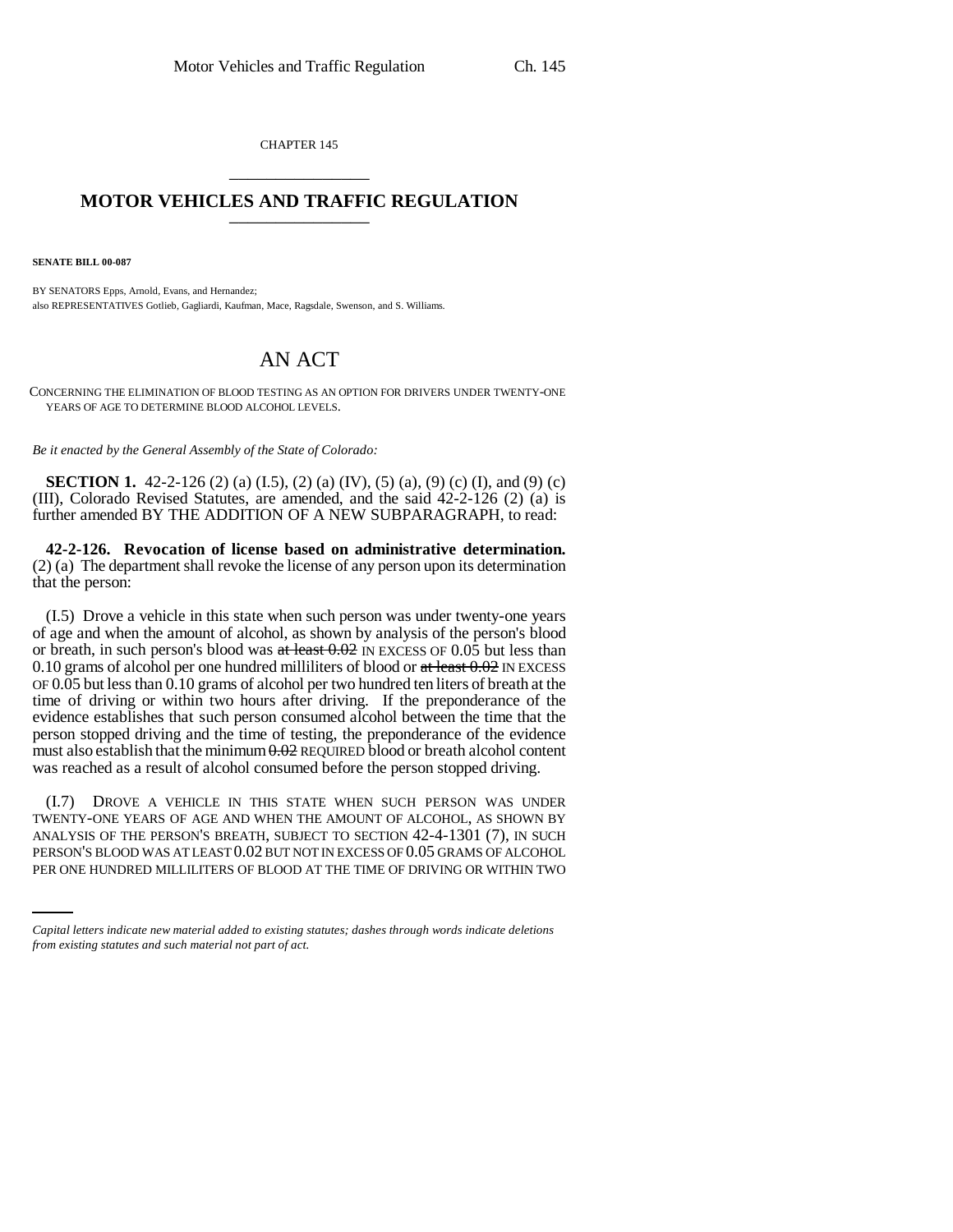HOURS AFTER DRIVING. IF THE PREPONDERANCE OF THE EVIDENCE ESTABLISHES THAT SUCH PERSON CONSUMED ALCOHOL BETWEEN THE TIME THAT THE PERSON STOPPED DRIVING AND THE TIME OF TESTING, THE PREPONDERANCE OF THE EVIDENCE MUST ALSO ESTABLISH THAT THE MINIMUM 0.02 BREATH ALCOHOL CONTENT WAS REACHED AS A RESULT OF ALCOHOL CONSUMED BEFORE THE PERSON STOPPED DRIVING.

(IV) Drove a commercial motor vehicle in this state when such person was under twenty-one years of age and when the amount of alcohol IN SUCH PERSON'S BLOOD, as shown by analysis of such person's **blood or** breath, in such person's blood SUBJECT TO SECTION 42-4-1301 (7), was at least  $0.02$  but less than  $0.04$  grams of alcohol per one hundred milliliters of blood or at least 0.02 but less than 0.04 grams of alcohol per two hundred ten liters of breath at the time of driving or any time thereafter.

(5) (a) (I) Whenever a law enforcement officer requests a person to take any test or tests as required by section 42-4-1301 (7) and such person refuses to take or to complete or to cooperate in the completing of such test or tests or whenever such test results are available to the law enforcement officer and such tests show an alcohol concentration of 0.10 or more grams of alcohol per one hundred milliliters of blood as shown by analysis of such person's blood or 0.10 or more grams of alcohol per two hundred ten liters of breath as shown by analysis of such person's breath if the person is twenty-one years of age or older or,  $0.02$  or more grams of alcohol per one hundred milliliters of blood as shown by analysis of such person's blood or SUBJECT TO SECTION 42-4-1301 (7), AT LEAST  $0.02$  or more BUT NOT IN EXCESS OF  $0.05$  grams of alcohol per two hundred ten liters of breath as shown by analysis of such person's breath if the person is under twenty-one years of age and when the person who is tested or who refuses to take or to complete or to cooperate in the completing of any test or tests is still available to the law enforcement officer, the officer, acting on behalf of the department, shall serve the notice of revocation personally on such person.

(II) WHENEVER A LAW ENFORCEMENT OFFICER REQUESTS A PERSON WHO IS UNDER TWENTY-ONE YEARS OF AGE TO TAKE ANY TEST OR TESTS AS REQUIRED BY SECTION 42-4-1301 (7) AND SUCH PERSON REFUSES TO TAKE OR TO COMPLETE OR TO COOPERATE IN THE COMPLETING OF SUCH TEST OR TESTS OR WHENEVER SUCH TEST RESULTS ARE AVAILABLE TO THE LAW ENFORCEMENT OFFICER AND SUCH TESTS SHOW AN ALCOHOL CONCENTRATION IN EXCESS OF 0.05 GRAMS OF ALCOHOL PER ONE HUNDRED MILLILITERS OF BLOOD AS SHOWN BY ANALYSIS OF SUCH PERSON'S BLOOD OR IN EXCESS OF 0.05 GRAMS OF ALCOHOL PER TWO HUNDRED TEN LITERS OF BREATH AS SHOWN BY ANALYSIS OF SUCH PERSON'S BREATH AND WHEN THE PERSON WHO IS TESTED OR WHO REFUSES TO TAKE OR TO COMPLETE OR TO COOPERATE IN THE COMPLETING OF ANY TEST OR TESTS IS STILL AVAILABLE TO THE LAW ENFORCEMENT OFFICER, THE OFFICER, ACTING ON BEHALF OF THE DEPARTMENT, SHALL SERVE THE NOTICE OF REVOCATION PERSONALLY ON SUCH PERSON.

(9) (c) (I) Where a license is revoked under subparagraph  $(H)$  or SUBPARAGRAPHS (I), (I.5), OR (I.7) of paragraph (a) of subsection (2) of this section, the sole issue at the hearing shall be whether, by a preponderance of the evidence, the person drove a vehicle in this state when the amount of alcohol, as shown by analysis of the person's blood or breath, in such person's blood was 0.10 or more grams of alcohol per one hundred milliliters of blood or 0.10 or more grams of alcohol per two hundred ten liters of breath at the time of driving or within two hours after driving if the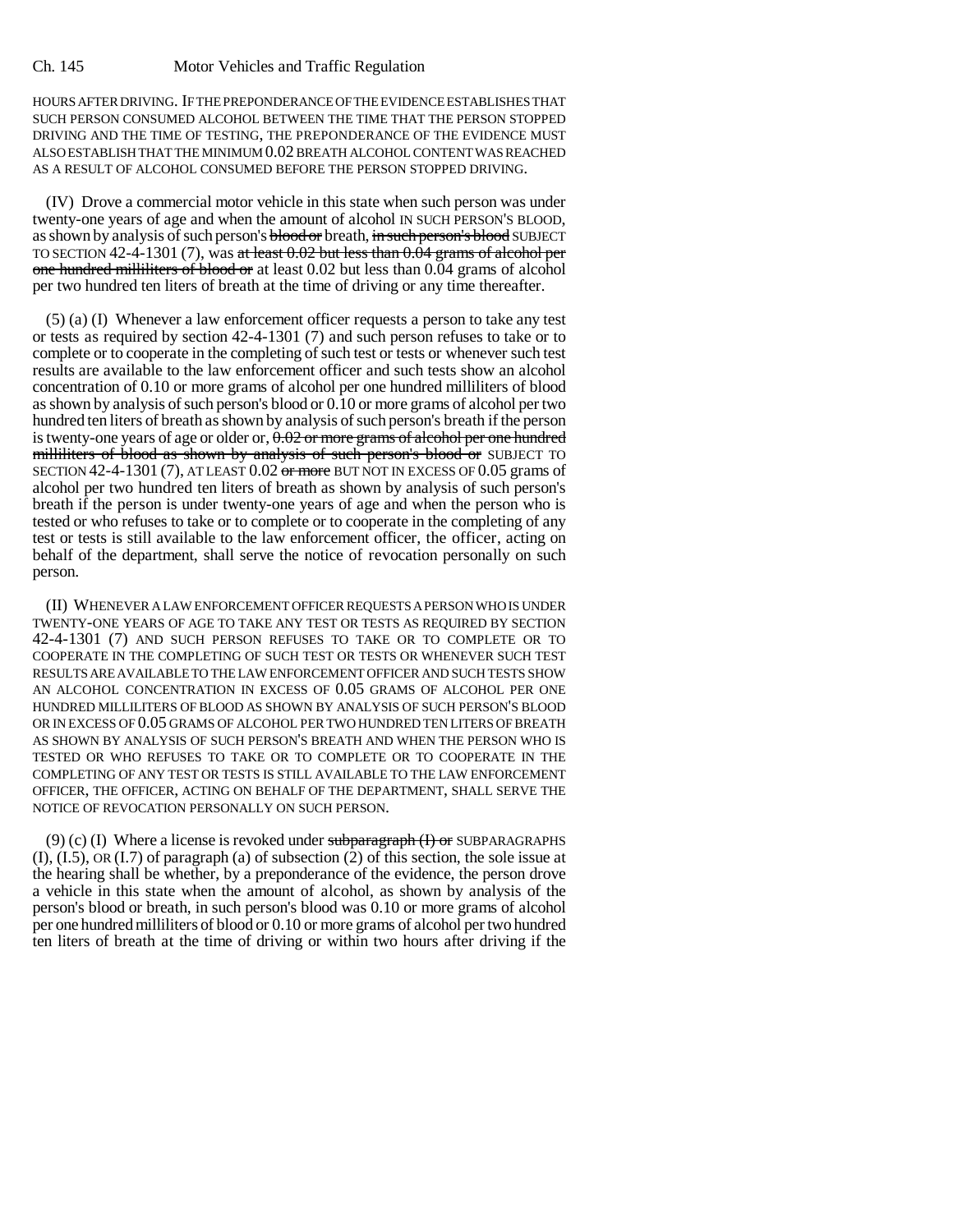person was twenty-one years of age or older at the time of driving the vehicle or,  $0.02$ or more grams of alcohol per one hundred milliliters of blood or SUBJECT TO SECTION 42-4-1301 (7), AT LEAST  $0.02$  or more BUT NOT IN EXCESS OF  $0.05$  grams of alcohol per two hundred ten liters of breath at the time of driving or within two hours after driving if the person was under twenty-one years of age at the time of driving the vehicle, OR IN EXCESS OF 0.05 GRAMS OF ALCOHOL PER ONE HUNDRED MILLILITERS OF BLOOD OR IN EXCESS OF 0.05 GRAMS OF ALCOHOL PER TWO HUNDRED TEN LITERS OF BREATH AT THE TIME OF DRIVING OR WITHIN TWO HOURS AFTER DRIVING IF THE PERSON WAS UNDER TWENTY-ONE YEARS OF AGE AT THE TIME OF DRIVING THE VEHICLE. If the preponderance of the evidence establishes that such person consumed alcohol between the time that the person stopped driving and the time that testing occurred, the preponderance of the evidence must also establish that the minimum 0.10 blood or breath alcohol content required in subparagraph (I) of paragraph (a) of subsection (2) of this section,  $\sigma$ r the minimum  $0.02$  0.05 blood or breath alcohol content required in subparagraph  $(1.5)$  of paragraph  $(a)$  of subsection  $(2)$  of this section, OR THE MINIMUM 0.02 BREATH ALCOHOL CONTENT REQUIRED IN SUBPARAGRAPH (I.7) OF PARAGRAPH (a) OF SUBSECTION (2) OF THIS SECTION was reached as a result of alcohol consumed before the person stopped driving; or, where a license is revoked under subparagraph (II) of paragraph (a) of subsection (2) of this section, whether the person refused to take or to complete or to cooperate in the completing of any test or tests of the person's blood, breath, saliva, or urine as required by section 42-4-1301 (7). If the presiding hearing officer finds the affirmative of the issue, the revocation order shall be sustained. If the presiding hearing officer finds the negative of the issue, the revocation order shall be rescinded.

(III) Where a license is revoked under subparagraph (III) or subparagraph (IV) of paragraph (a) of subsection (2) of this section, the sole issue at the hearing shall be whether, by a preponderance of the evidence, the person drove a commercial motor vehicle in this state when the amount of alcohol, as shown by analysis of the person's blood or breath, in such person's blood was 0.04 or more grams of alcohol per one hundred milliliters of blood or 0.04 or more grams of alcohol per two hundred ten liters of breath at the time of driving or anytime thereafter for a person twenty-one years of age or older or,  $0.02$  or more grams of alcohol per one hundred milliliters of  $b$ blood or SUBJECT TO SECTION 42-4-1301 (7), 0.02 or more BUT LESS THAN 0.04 grams of alcohol per two hundred ten liters of breath at the time of driving or anytime thereafter for a person under twenty-one years of age, OR 0.04 OR MORE GRAMS OF ALCOHOL PER ONE HUNDRED MILLILITERS OF BLOOD OR 0.04 OR MORE GRAMS OF ALCOHOL PER TWO HUNDRED TEN LITERS OF BREATH AT THE TIME OF DRIVING OR ANYTIME THEREAFTER FOR A PERSON UNDER TWENTY-ONE YEARS OF AGE, if the preponderance of the evidence establishes that such person did not consume any alcohol between the time of driving and the time of testing. If the presiding hearing officer finds the affirmative of the issue, the revocation order shall be sustained. If the presiding hearing officer finds the negative of the issue, the revocation order shall be rescinded.

**SECTION 2.** 42-4-1301 (2) (a.5) and (7) (a) (II), Colorado Revised Statutes, are amended to read:

**42-4-1301. Driving under the influence - driving while impaired - driving with excessive alcoholic content - tests - penalties - useful public service program - alcohol and drug driving safety program.** (2) (a.5) It is a class A